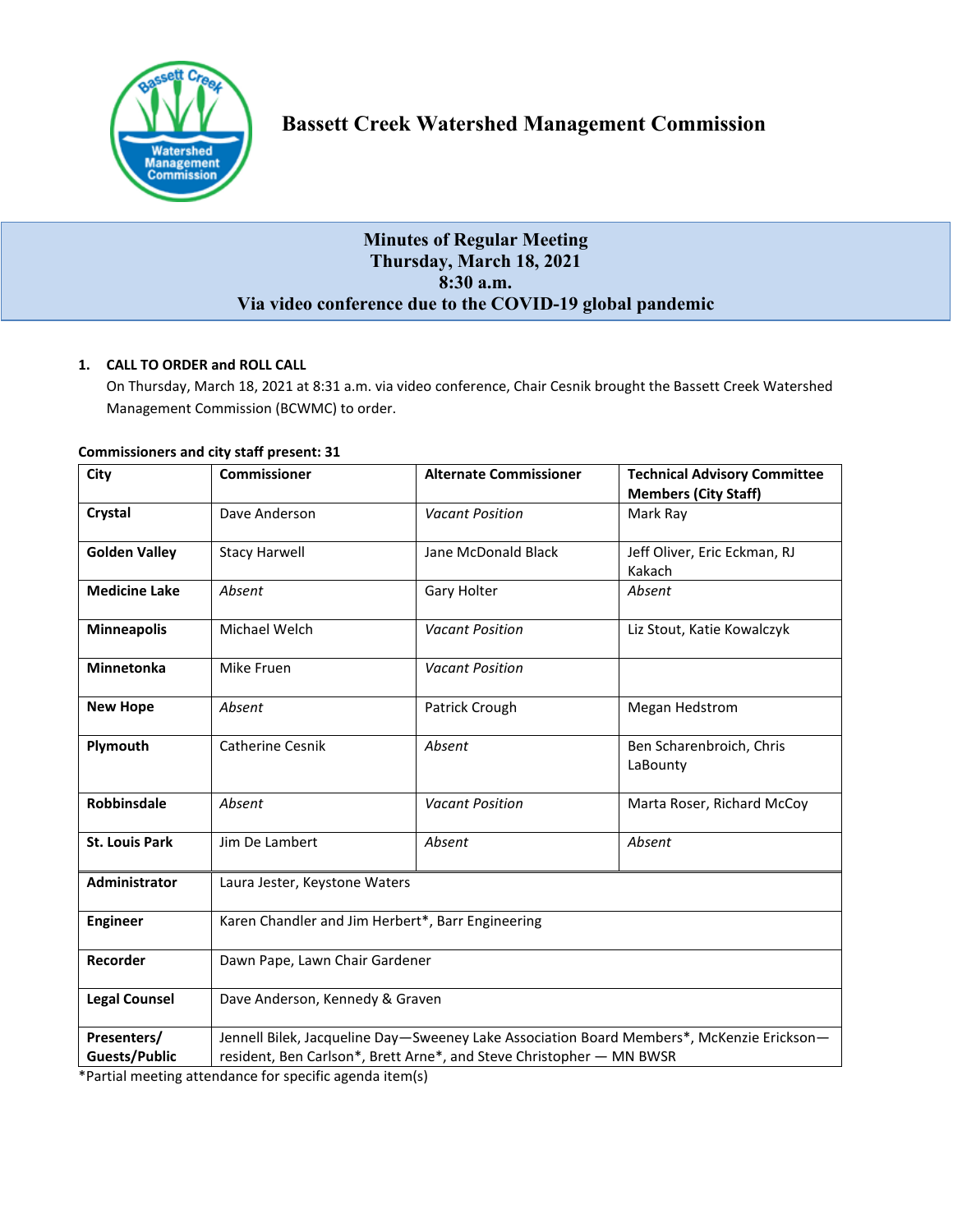#### **2. PUBLIC FORUM ON NON-AGENDA ITEMS**

Jaqueline Day and Jennell Bilek, from the Sweeney and Twin Lakes Conservation Association, expressed concern about Twin Lake in Golden Valley, especially the portion in Wirth Park. There is a steep grade down to the shoreline that was once vegetated, but has become increasingly less vegetated and more exposed to erosion due to removal of vegetation by visitors to an unofficial beach. They noted that that in 2014, Minneapolis Park and Recreation Board received a \$600,000 grant for restoration work, but no enhancements or restoration took place near the lake. In addition, many trees have been lost due to oak wilt and there is a lot of invasive buckthorn.

The group believes a sensible solution is to fence off the beach and revegetate the area with native plantings. They would like to see an ecological restoration designation and no trespassing signs in the area. They also want BCWMC to gather more information and participate in a tour of the area to see the problems firsthand.

Jennell Bilek explained that she has been a CAMP volunteer on Twin Lake for four years and has noticed more vegetation clearing over the years. She noted there used to be a good buffer but the area is worsening with each passing year.

Commissioner Harwell asked for photos and follow up information. Commissioner Welch also expressed concern and found the reported lack of action on \$600,000 grant disconcerting. Golden Valley TAC member Jeff Oliver said city staff is aware of the situation and conversations have been going on for months.

Alternate Commissioner McDonald Black said this is complicated because it's in Golden Valley, but it's a Minneapolis Park. She noted that the crowds at this beach are growing.

Chair Cesnik asked where BCWMC jurisdiction lies. Administrator Jester answered that BCWMC is an advocate for water quality but has no direct control over the lake or buffer unless a development project was brought forward. She noted the BCWMC implemented a CIP project in 2015 consisting of an alum treatment, so the Commission has invested in the lake's water quality.

The Commission directed Administrator Jester to gather more information on the issue and past grant funded activities, discuss with city staff, and participate in a meeting and a broader conversation with the various stakeholders. Commissioners Harwell, Welch, Cesnik and Alternate Commissioners McDonald Black and Holter expressed interest in a site walk if that is warranted in the future.

#### **3. APPROVAL OF AGENDA**

**MOTION:** Commissioner Welch moved to approve the agenda. Alternate Commissioner Crough seconded the motion. Upon a roll call vote, the motion carried 8-0, with the city of Robbinsdale absent from the vote.

#### **4. CONSENT AGENDA**

The following items were approved as part of the consent agenda:

- Approval of February commission meeting minutes
- Acceptance of March 2021 financial report
- Approval to pay invoices
- Approval of Crystal 2021 Utility Reconstruction Project
- Approval of Resolution of Appreciation for Alternate Commissioner Noon
- Approval of Contract with PLM Lake and Land Management Corp for Curly-leaf Pondweed Treatment, Medicine Lake (removed by Welch)
- Approval to Execute Grant Award Notice from MDNR for Curly-leaf Pondweed Treatment

Item 4F Approval of Contract with PLM Lake and Land Management Corp for Curly Leaf Pondweed Treatment on Medicine Lake was removed from the consent agenda by Commissioner Welch.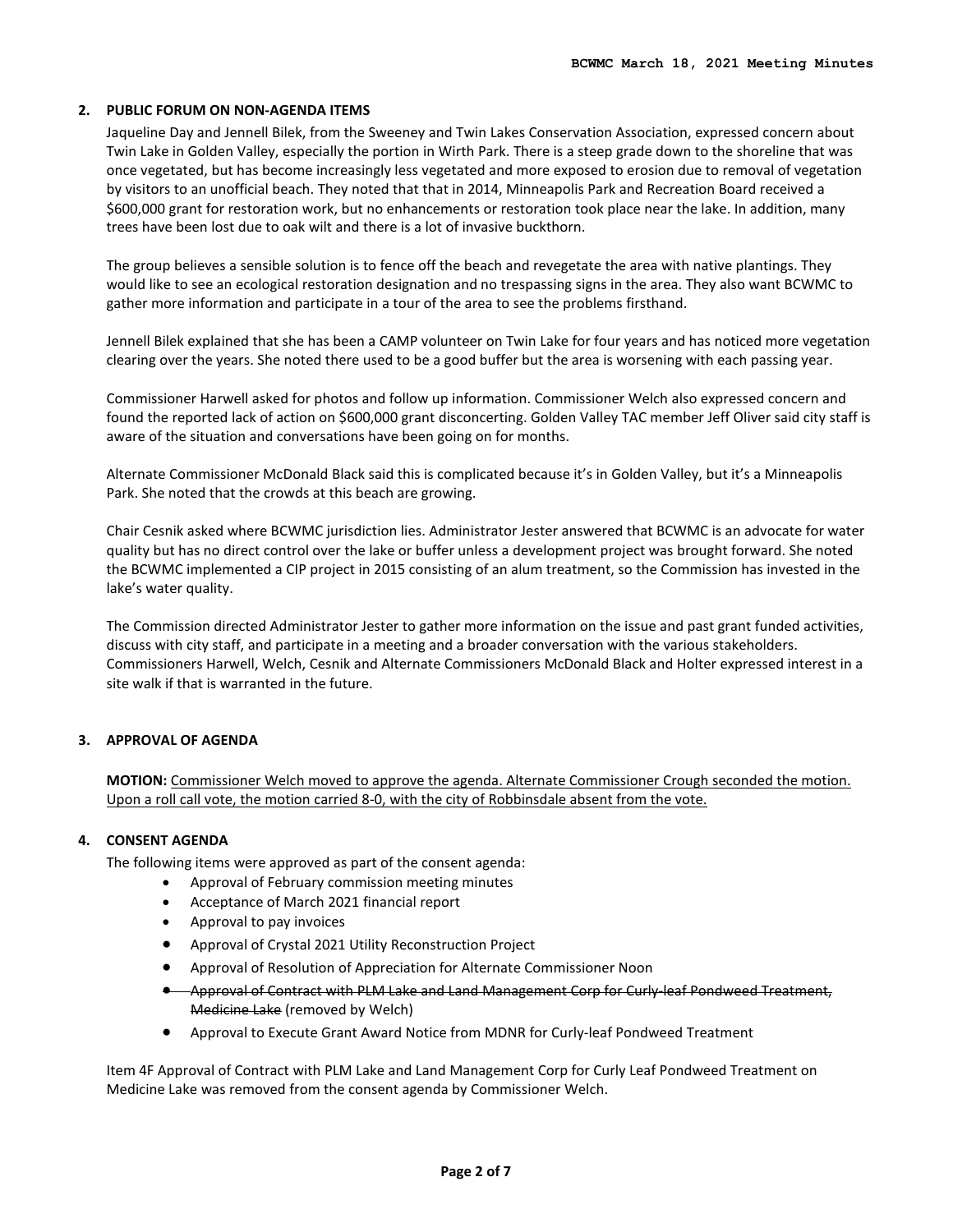The general and construction account balances reported in the March 2021 Financial Report are as follows: Checking Account Balance **796,261.95** and the Checking Account Balance

| TOTAL GENERAL FUND BALANCE                 | 796,261.95     |
|--------------------------------------------|----------------|
| TOTAL CASH & INVESTMENTS ON-HAND (3/10/21) | 3,739,174.52   |
| CIP Projects Levied - Budget Remaining     | (3,796,367.96) |
| <b>Closed Projects Remaining Balance</b>   | 1,037,036.09   |
| 2015-2018 Anticipated Tax Levy Revenue     | 1,429.11       |
| 2019 Anticipated Tax Levy Revenue          | 4,499.30       |
| Anticipated Closed Project Balance         | 1,042,964.50   |

**MOTION:** Commissioner Welch moved to approve the revised consent agenda. Commissioner Anderson seconded the motion. Upon a roll call vote, the motion carried 7-0, with the cities of Minnetonka and Robbinsdale absent from the vote.)

#### 5. **BUSINESS**

#### **A. Receive Information on BWSR Performance Review and Assistance Program (PRAP)**

Brett Arne from the MN Board of Water and Soil Resources explained the process of assessing the performance of the BCWMC this spring through a "Level II PRAP" (Performance Review and Assistance Program) review. He provided an overview of the program, the survey commissioners can expect to receive, and BCWMC staff's responsibility in assisting with the review.

The program uses four levels of review to assess performance ranging from statewide oversight in Level I, to a focus on individual LGU performance in Levels II and III, and to remediation in Level IV. Level I is an annual tabulation of required plans and reports for all LGUs. Level II is a routine, interactive review intended to cover all LGUs at least once every 10 years. A Level II review evaluates progress on plan implementation, operational effectiveness, and partner relationships. This review includes assessing compliance with Level II performance standards and compliance with the Wetland Conservation Act.

Arne explained that information compiled in the report by BWSR will include recommendations and/or commendations and will be brought to a future BCWMC meeting before the information goes into a larger report for the legislature. The Commission staff time needed to assist with the review should be less than 20 hours. The survey will go out next week to all commissioners, alternates, staff, TAC members, and partnering agencies and organizations.

#### **B. Consider Approval of Contracts for Services and Fee Schedules**

Administrator Jester reviewed that at the February meeting, the Commission voted to continue contracting with Kennedy & Graven and Barr Engineering for legal and technical services, respectively. At that meeting there were discussions about existing contracts and fee schedules. Administrator Jester was directed to bring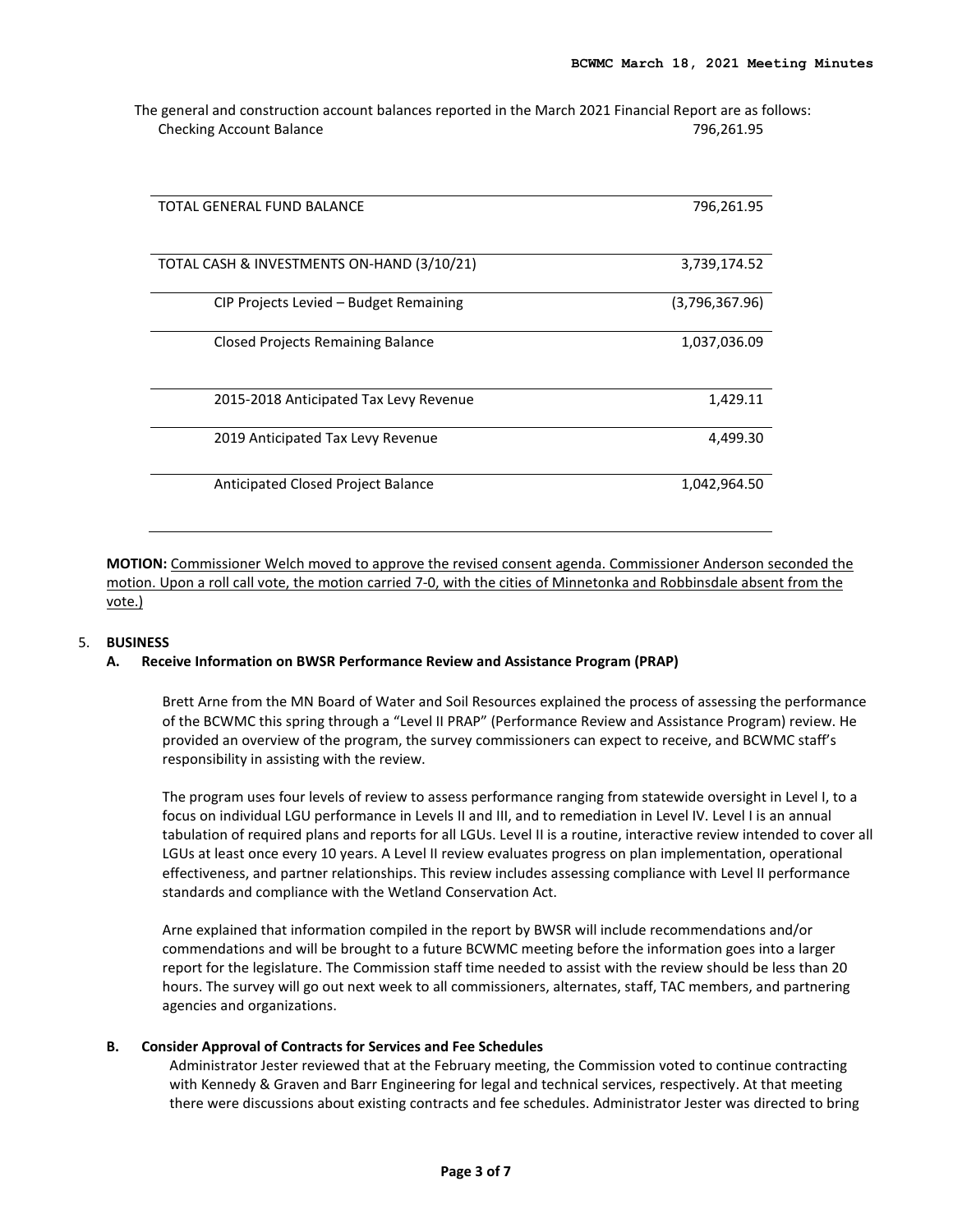fee schedules to a future meeting for review and approval. Since the existing service contracts with each firm were several years old, each firm was asked to submit updated contracts for Commission consideration at this meeting.

Administrator Jester noted that the Commission Attorney reviewed the Barr contract and that she reviewed the Kennedy & Graven contract. She noted that as written, these agreements are "standing service contracts" and do not have an expiration date, but can be terminated at any time by either party.

#### **i. Legal Services: Kennedy & Graven**

**MOTION:** Commissioner Welch moved to approve the Kennedy & Graven contract for a 2-year term. Commissioner de Lambert seconded the motion.

Discussion: Administrator Jester noted her recommendation to keep the contracts as standing service contracts without expiration dates. She noted the contracts could be reviewed on a regular basis, but she worried about timing and deadlines associated with amending an expired contract in relation to the schedule for soliciting proposals for legal and technical services done biennially.

Commissioner de Lambert added that they could be approved every 2 years or kept as open-ended contracts, as is typically done in other business settings.

Commissioner Welch offered a friendly amendment to his motion to approve the Kennedy & Graven contract for 2 years and a small number of months at the Administrator's discretion to accommodate schedules and deadlines. Commissioner de Lambert agreed to the motion's amendment.

Upon a roll call vote, the motion carried 8-0, with the City of Robbinsdale absent from the vote.

#### **ii. Technical Services: Barr Engineering Co.**

Commissioner Welch noted that he recommends this contract be revised to include more detail on the expected services, the primary Commission engineers' names, titles, and specific hourly rates, and notes indicating an acknowledgement that the Commission can contract with other engineering firms for specific projects or studies.

Administrator Jester suggested having the main engineers (Karen Chandler and Jim Herbert) and billing rates listed in the agreement. There was lengthy discussion about the level of detail needed, a list of the "typical" tasks, including unforeseen projects, etc. Since there is a wide variety of tasks that may be completed by Barr staff billing at different rates, it is difficult to define all of the staff involved each year.

The item was tabled and will be brought to the next meeting with more specifics about rates of principal engineers and likely placed on the consent agenda.

Commissioner Welch added that because there currently isn't a problem, it is a good time to set policy and expectations, to potentially avoid future problems. Commissioner de Lambert noted that having a fee range is standard. But having a list of individuals expected to work on particular projects makes sense. Commissioner Harwell agreed and added that BCWMC doesn't want to restrict possible tasks.

#### **C. Consider Technical Advisory Committee Recommendations**

- i. 5-year Capital Improvement Program (CIP)
- ii. Set Public Hearing for Plan Amendment

TAC Chair Mark Ray reported the TAC met on March 5<sup>th</sup> to discuss the FEMA modeling and mapping project, the 5-year CIP, and the possibility of adding a cost share program for "above and beyond" projects with private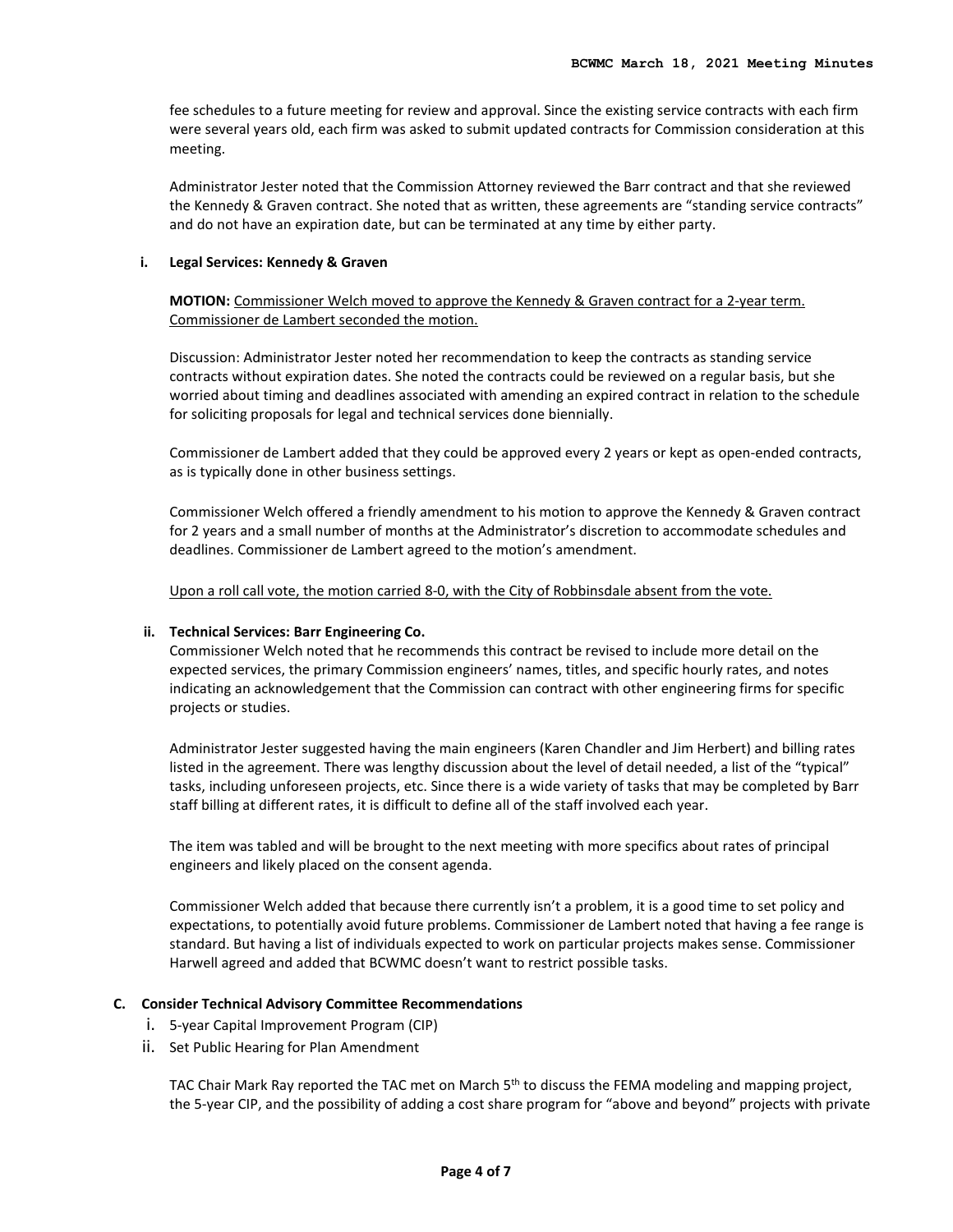developers. He noted the importance of remembering that the cost of CIP projects is rising because less expensive projects have already been implemented and larger projects are rising to the top. He noted that TAC members use the total phosphorus loading map and scoring matrix to inform their decisions in possible CIP projects. He also noted the TAC discussed the importance of starting a cost share program and decided that due to the likely inability to fund such a program right now, the cost share program idea would be evaluated during development of the next generation plan.

Administrator Jester then described the TAC-recommended 5-year CIP. She started by describing the changes from the last 5-year CIP, noting a significant increase in funds needed for the Medley Park Stormwater Improvement Project, lowered cost of the Lagoon Dredging Project, and lower amount available in the Closed Project Account.

Commissioner Anderson asked how much less Closed Project Account funding is available. Administrator Jester replied there would be approximately \$500,000 less due to an earlier accounting error. Commissioner Anderson also asked about the large budget changes with the Medley Park project. He pointed out that the estimated total levy for 2022 is going up nearly \$200,000 and believes this should be discussed.

Administrator Jester then reviewed the recommended new CIP projects including Plymouth stream restorations, cost sharing purchase of a new street sweeper in Golden Valley, a large flood reduction project in Golden Valley, a small project in Plymouth to be constructed in conjunction with a street reconstruction project, and repairs to the Bassett Creek tunnel. She noted that a minor plan amendment would be needed to add these projects to the CIP.

There was discussion about a variety of topics including a recommendation to include grant funding and city contributions in the CIP table to reflect total project costs as well as leveraged funding; Commissioner Welch's idea for a broad review of the BCWMC CIP program including methods to target and implement projects; the need to continue discussing the cost share program and look at what other watersheds are doing in that regard; and the need to include an "environmental justice" criterion to the CIP scoring matrix and CIP discussions. Commissioner Welch noted that he attended the TAC meeting, appreciated the robust discussion at the meeting and the TAC's careful consideration of potential projects. He also agreed the cost share idea should be discussed during the watershed plan update process in the future.

**MOTION:** Commissioner de Lambert moved to approve the 5-year CIP as presented and set a public hearing for the May Commission meeting. Alternate Commissioner Crough seconded the motion. Upon a roll call vote, the motion carried 8-0, with City of Robbinsdale absent for the vote.

## **D. 4F from Consent agenda: Approval of Contract with PLM Lake and Land Management Corp for Curly-leaf Pondweed Treatment, Medicine Lake**

Administrator Jester reviewed the BCWMC policy for performing herbicide treatments of curly-leaf pondweed. Commissioner Welch noted that marine liability may need to be added to the contract.

**MOTION:** Commissioner Welch moved to approve Contract with PLM Lake and Land Management Corp for Curly-leaf Pondweed Treatment on Medicine Lake. Commissioner de Lambert seconded the motion. Upon a roll call vote, the motion carried 8-0, with City of Robbinsdale absent for the vote.

#### **6. COMMUNICATIONS**

#### **A. Administrator's Report**

i. Update on Hennepin County Chloride Initiative

Administrator Jester announced that the BCWMC will now be leading the HCCI due to the resignation of the RPBCWD Administrator who was previously coordinating the project. She noted that HCCI is currently working on two projects that were proposed by the BCWMC including the Parkers Lake Chloride Facilitation Project (more below from TAC reports) and the Chloride Management Plan Template Project.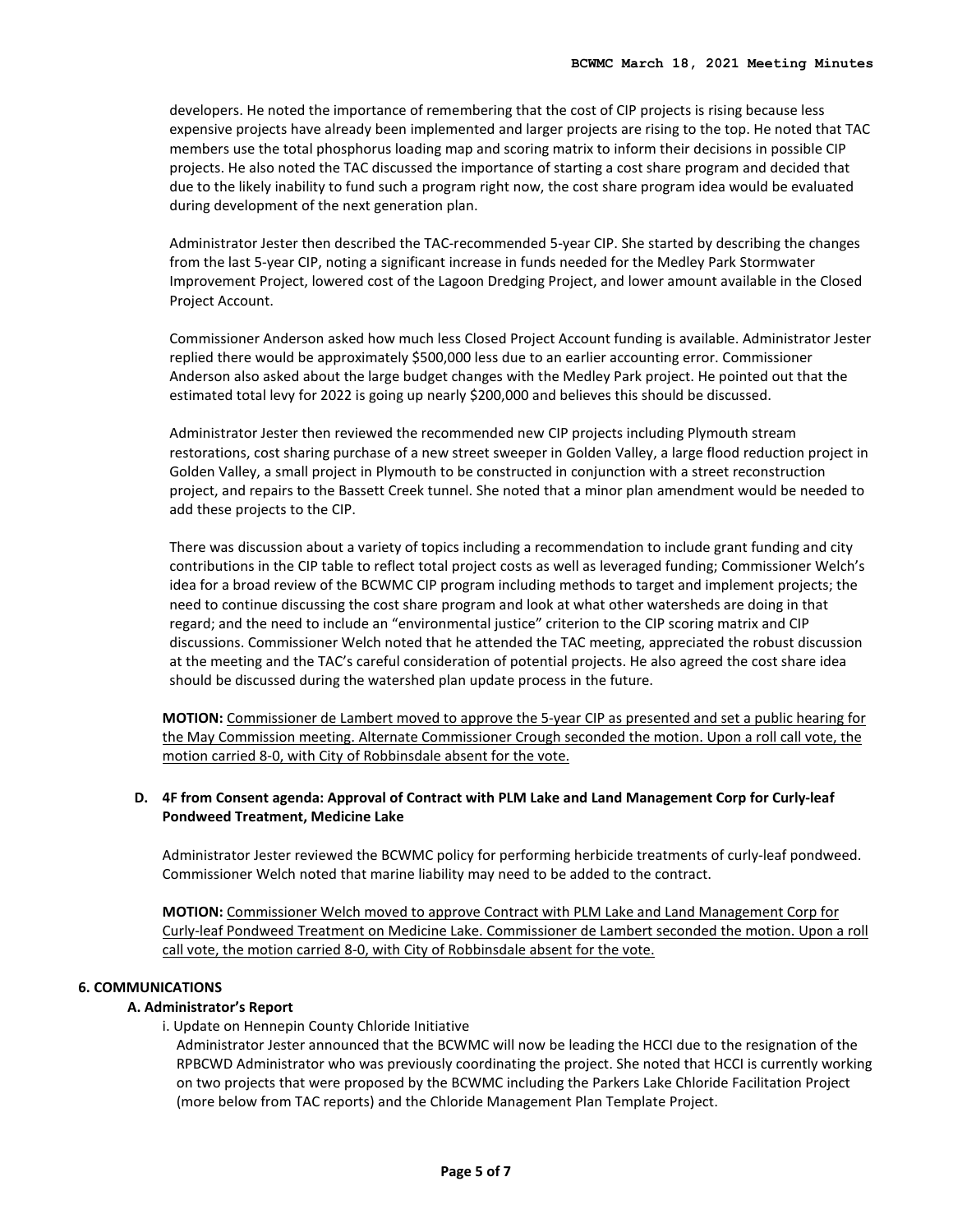## **B. Chair**

Chair Cesnik noted that there are many items requiring follow up.

## **C. Commissioners**

Representing the MDNR, Commissioner Harwell shared information on the updated FEMA maps that can be viewed without special software. She is seeking comments from member cities, but the maps aren't public, so they cannot be shared. Chair Cesnik asked whether BCWMC is on track? The answer is that BCWMC is on track, but it's more complicated than expected.

Commissioner Welch shared both good and bad news. The bad news is that it appears the chloride limited liability legislation is dead. The good news is that fox, otter, and mink have been spotted along the Bassett Creek restoration project near Fruen Mill. He shared photos. Commissioner Harwell encouraged people to send photos such as these to the MDNR.

Commissioner Harwell asked whether we can collaborate with private applicators to sweep up salt. She noted that more interaction between cities and private applicators is needed.

## **D. TAC Members**

i. Update on Parker's Lake Chloride Reduction Project

Ben Scharenbroich, Plymouth TAC reported significant behind the scenes progress, but didn't have specific sites yet. To find specific sites, the City of Plymouth has taken on additional monitoring and they are working with a consultant to figure out the characteristics of chloride data to target BMPs and education. He publicly thanked Administrator Jester for her support and coordination with HCCI.

## **E. Committees**

Both budget and education committees will be meeting on Monday.

Alternate Commissioner McDonald Black noted that voluntary, unpaid internships don't work for lower income students as they need to earn actual money. She advocated for having a paid internship with BCWMC.

## **F. Education Consultant**

Education consultant Dawn Pape agreed with Alternate Commissioner McDonald Black and shared that she has many ideas for what that intern could work on.

The latest education videos are Pet Friendly Deicers and Time to Sweep the Salt! She reminded commissioners that having members share the videos and posts was the best way to increase their reach and stretch the budget.

#### **G. Legal Counsel**

Attorney Anderson thanked the Commission for continuing to contract with Kennedy & Graven and added that he enjoys working with BCWMC.

#### **H. Engineer**

- i. Update on 2021 Monitoring Plans for Parkers, Westwood and Crane Lakes. The ice out monitoring is scheduled for April and plant surveys in June and August. And, monitoring will continue on the Sweeney Branch.
- ii. Update on SEA School-Wildwood Park and Medley Park Feasibility Studies—both of these draft studies will be brought to the Commission in May. Both of these projects are getting a lot of stakeholder attention.

Commissioner Carlson asked about holding hybrid meetings in the future. Attorney Anderson answered that according to statute, hybrid meetings are allowed, it is more of a technical issue. Commissioner Carlson noted that BCWMC needs to consider safety of public to participate in meetings and they are likely to stay in step with the state.

## **7. INFORMATION ONLY (Information online only)**